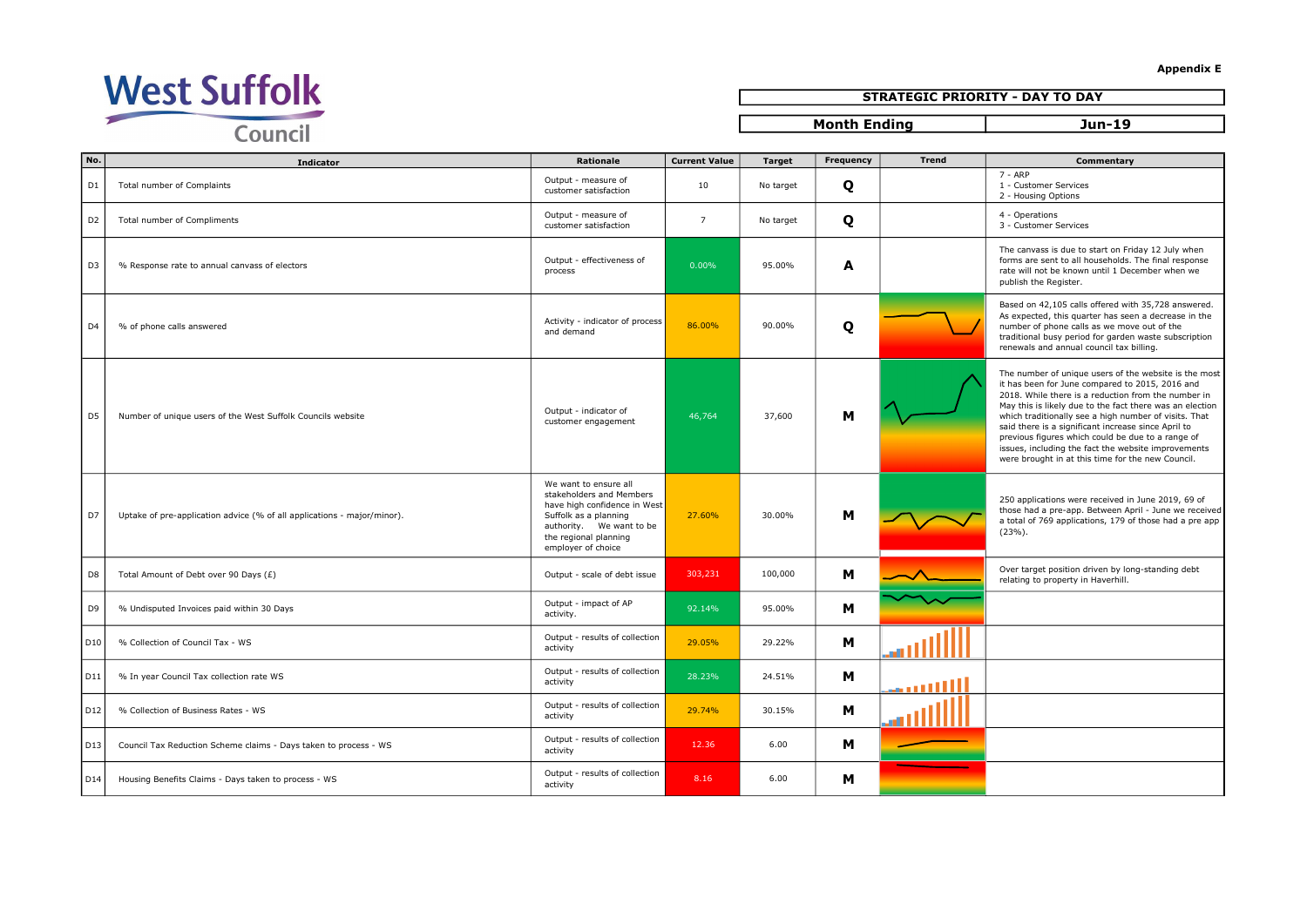

## STRATEGIC PRIORITY - DAY TO DAY

Month Ending and Jun-19

| No.             | <b>Indicator</b>                                                    | <b>Rationale</b>                                                      | <b>Current Value</b> | <b>Target</b> | Frequency | <b>Trend</b> | Commentary                                                                                                                                                                                                                                                                                    |
|-----------------|---------------------------------------------------------------------|-----------------------------------------------------------------------|----------------------|---------------|-----------|--------------|-----------------------------------------------------------------------------------------------------------------------------------------------------------------------------------------------------------------------------------------------------------------------------------------------|
| D <sub>15</sub> | % completion of Priority 1 work within the approved Audit Plan      | Output - progress against<br>plan                                     | N/A                  | 80.00%        | Q         |              | Annual indicator - needs to be calculated annually due<br>to Priority 1 work mainly scheduled for Qs 3 and 4.<br>Added Value work not included in calculation as not<br>detailed separately in plan approved at PASC as this<br>work is more likely to change over the course of the<br>year. |
| D <sub>16</sub> | % of Total Helpdesk Calls completed on time - WS                    | Output - efficiency of<br>helpdesk team                               | 96.93%               | 100%          | Q         |              |                                                                                                                                                                                                                                                                                               |
| D <sub>17</sub> | Time taken to complete recruitment process - advert to offer (days) | Output - efficiency of<br>process.                                    | 24.12                | 35.00         | Q         |              | The data on the balanced scorecard shows end to end<br>recruitment which is Advert to Offer. Posts that are<br>not recruited are not included as there is no offer. If<br>there is a second recruitment exercise we measure<br>again end to end (advert to offer).                            |
| D <sub>18</sub> | Average number of sick days lost per FTE per annum                  | Output - indicator of healthy,<br>motivated workforce                 | 5.01                 | 6.50          | Q         |              | Sickness continues to reduce and is robustly and<br>consistently managed throughout the organisation.                                                                                                                                                                                         |
| D <sub>19</sub> | % of Voluntary turnover                                             | Output - indicator of<br>employee satisfaction                        | 10.30%               | $7 - 12%$     | Q         |              |                                                                                                                                                                                                                                                                                               |
| D20             | Car park income $(E)$                                               | Output - indicator of demand<br>trend                                 | 1,212,507            | 1,289,007     | M         |              |                                                                                                                                                                                                                                                                                               |
| D21             | Income from entire property portfolio $(E)$                         | Output - indicator of<br>premises demand                              | 1,293,264            | 1,345,713     | м         |              |                                                                                                                                                                                                                                                                                               |
| D22             | Void properties (%)                                                 | Output - indicator of<br>premises demand                              | 6.63%                | 6.90%         | M         |              |                                                                                                                                                                                                                                                                                               |
| D23             | Income from waste & street scene services $(E)$                     | Output - indicator of demand<br>and capacity                          | 1,995,637            | 1,731,577     |           |              |                                                                                                                                                                                                                                                                                               |
| D24             | % Rate of return on investment - WS                                 | Output - key to delivery of<br><b>Treasury Management</b><br>Strategy | 0.81%                | 0.90%         | м         |              | Higher rates becoming available through longer term<br>placement and use of new investment routes.                                                                                                                                                                                            |
| D <sub>25</sub> | Cost of Current External Borrowing - WS                             | Output - key to delivery of<br><b>Treasury Management</b><br>Strategy | 4.24%                | 4.24%         | м         |              |                                                                                                                                                                                                                                                                                               |
| D <sub>26</sub> | Bulding Control - Market Share                                      |                                                                       | 57.00%               | 58.00%        | в         |              | To be updated Septermber 2019                                                                                                                                                                                                                                                                 |

Appendix E